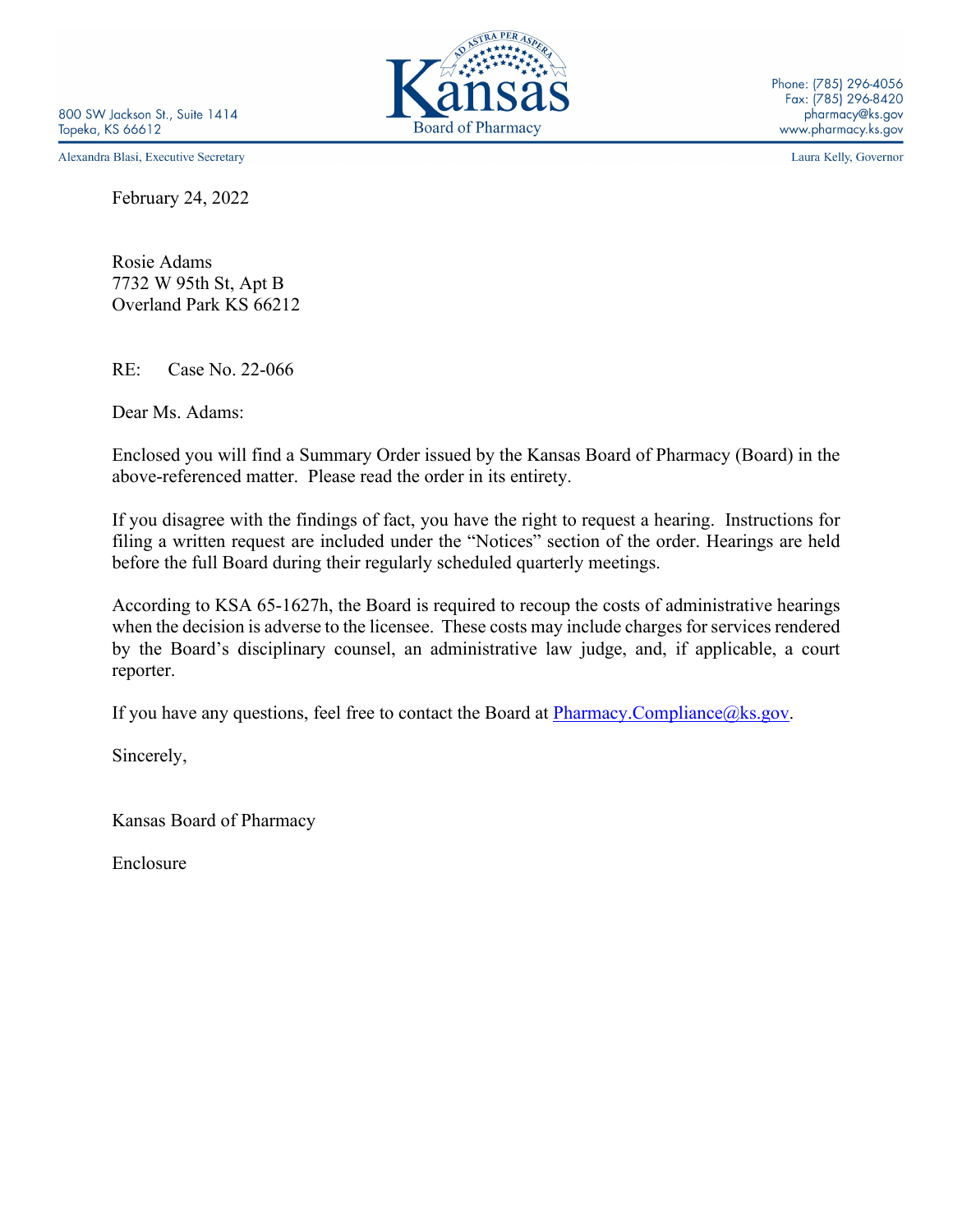# BEFORE THE KANSAS BOARD OF PHARMACY

In the Matter of

Rosie Adams )

Registration No. 24-116217 )

) Case No. 22-066

# **SUMMARY ORDER OF REVOCATION**

 $\lambda$ 

NOW on this 24th day of February, 2022 comes before the Kansas Board of Pharmacy (the "Board"), through its Executive Secretary, the matter of Rosie Adams ("Respondent").

Pursuant to the authority granted to the Board by the Kansas Pharmacy Act, K.S.A. 65- 1625, *et seq.*, and in accordance with the Kansas Administrative Procedure Act, K.S.A. 77-501, *et seq.*, the Board's Executive Secretary enters this Summary Order of Revocation in the abovecaptioned matter. After reviewing the investigation materials and being otherwise duly advised in the premises, makes the following findings, conclusions and order:

## FINDINGS OF FACT

1. The Board has issued Respondent Pharmacy Technician Registration Number 14- 17039 authorizing Respondent to perform the functions of a pharmacy technician in the State of Kansas ("Respondent's Registration").

2. On or about November 18, 2021, the Board received information regarding a November 2021 domestic battery offense.

3. On November 18, 2021, the Board sent a letter to Respondent's address of record requesting a completed Personal History Form S-150, as well as certified copies of the court pleadings from each case. Respondent did not respond to the Board's request.

# **SUMMARY ORDER OF REVOCATION** Page **1** of **4**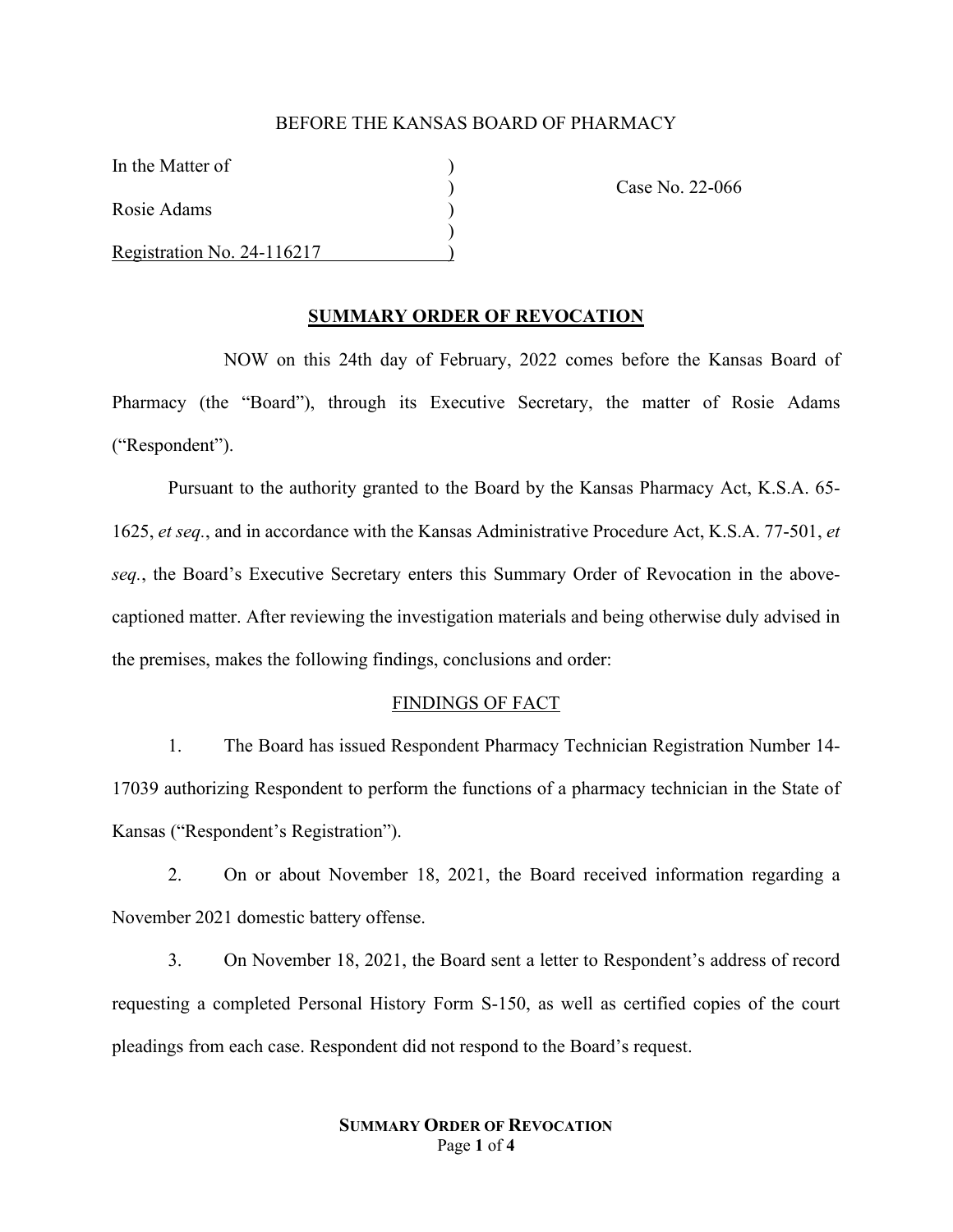4. On December 17, 2021, the Board sent a second letter to Respondent's address of record requesting this information. Respondent did not respond to the Board's request.

5. On January 20, 2022, the Board mailed a Final Notice to Respondent's address of record and an email to Respondent's email address of record requesting this information.

6. To date, the Board has not received a completed S-150 Personal History form from Respondent or any correspondence.

# CONCLUSIONS OF LAW

1. That pursuant to K.S.A. 65-1663 the Board may limit, suspend, or revoke a registration or deny an application for issuance or renewal of any registration as a pharmacy technician on any ground which would authorize the board to take action against the license of a pharmacist under K.S.A. 65-1627, and amendments thereto.

2. That pursuant to K.S.A. 65-1627 (a)(15), the Board may take action against the license of a pharmacist if the licensee has failed to furnish the board, its investigators or its representatives any information legally requested by the board.

3. Respondent's failure to supply the Board with the requested documentation is a violation of K.S.A. 65-1627(a)(15) and a basis to revoke Respondent's Registration.

### ORDER

Based upon the foregoing findings of fact and conclusions of law, Respondent's Registration is hereby REVOKED.

#### NOTICES

The Respondent is hereby notified as follows:

# **SUMMARY ORDER OF REVOCATION** Page **2** of **4**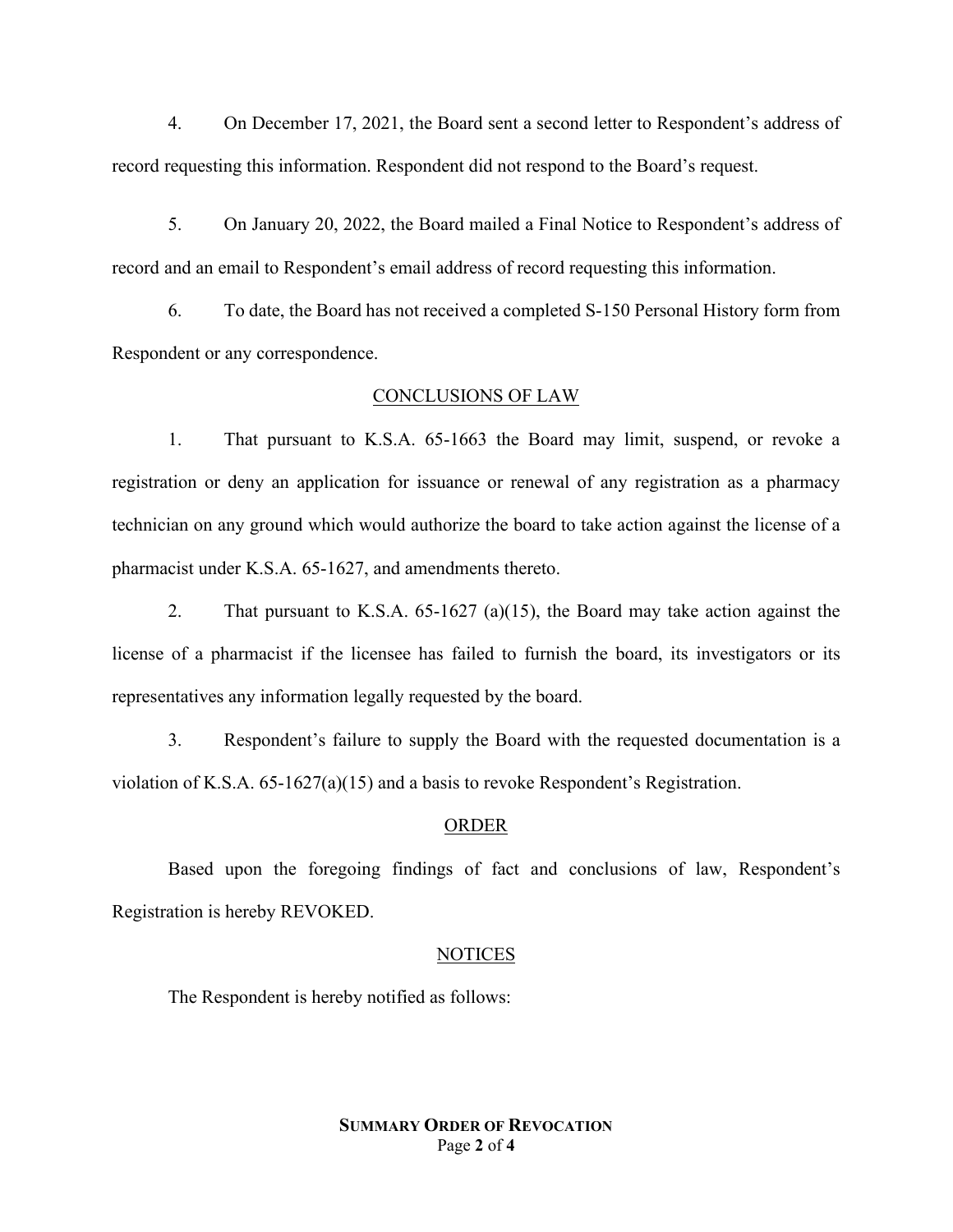1. The Respondent may request a hearing pursuant to the Kansas Administrative Procedure Act by filing a written request with the Kansas Board of Pharmacy, 800 SW Jackson, Suite 1414, Topeka, KS 66612-1231 within fifteen (15) days after service of this order.

2. If a hearing is not requested as described above, the Order shall become a final order of the Board, effective upon the expiration of the time to request a hearing.

3. Within fifteen (15) days after entry of a final agency order, either party may file a petition for reconsideration pursuant to K.S.A. 77-529.

4. Within the time limits established in K.S.A. 77-613, either party may seek judicial review of a final agency order, pursuant to said statute. The agency officer designated to receive service of a petition for judicial review is:

> Alexandra Blasi Executive Secretary Kansas Board of Pharmacy 800 SW Jackson, Suite 1414 Topeka, KS 66612

IT IS SO ORDERED.

2/24/2022

212412022 And the contract of the contract of the contract of the contract of the contract of the contract of t

Date Alexandra Blasi, JD, MBA Executive Secretary Kansas Board of Pharmacy